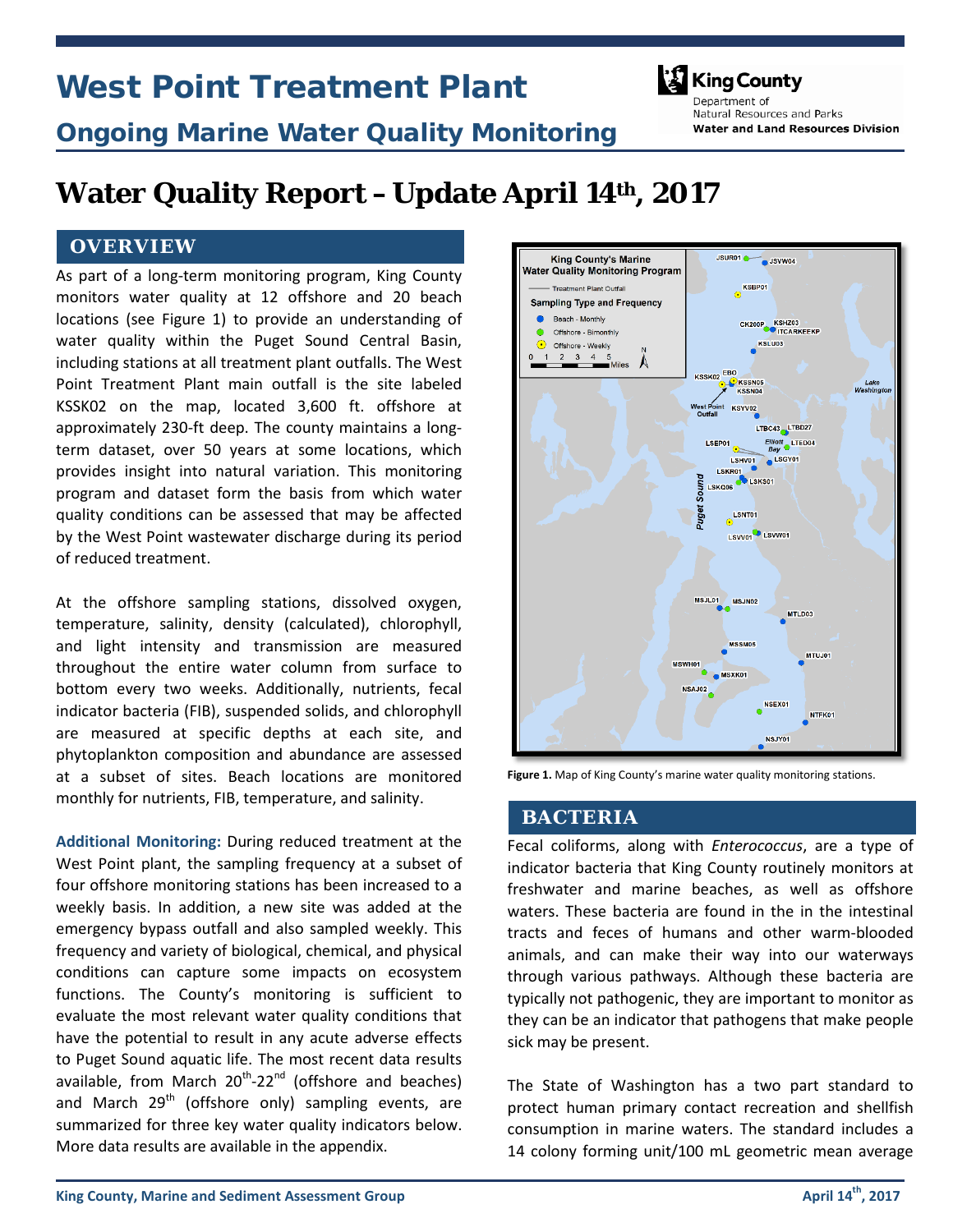and a 43 CFU/100 mL peak concentration (the peak concentration is not to be exceeded in greater than 10% of samples). These standards are used for comparing data from multiple samples at a station rather than a single sample.

Comparing individual samples to the bacteria standards for reference indicates that concentrations of fecal coliforms from surface waters at all offshore stations, including KSSK02 off of West Point, were at or below the geometric mean standard and well below the peak standard during both sampling events in late March (Figure 2). Although fecal coliforms near the West Point Outfall were elevated above seasonal norms in surface waters on March  $29<sup>th</sup>$ , the concentrations remained below state water quality standards. Fecal coliform concentrations in the West Point treated discharge were periodically elevated compared to normal levels intermittently during the month of March, indicating that this may be the source of the elevated concentration at the KSSKO2 location. Fecal coliform concentrations were also elevated at LTBC43 and LTED04 in Elliott Bay on March 20<sup>th</sup>. This past March was one of the wettest on records and as a consequence, there was more freshwater input into Puget Sound. Sub-surface bacteria concentrations were all below state water quality criteria as well. For data on subsurface and *Enterococcus* bacteria concentrations, see Appendix Table A-2.



#### **Figure 2.** Bacteria concentrations of single samples collected near surface (1 meter) at a subset of offshore stations in Central Puget Sound during the late March 2017 sampling events are illustrated with historical bacteria concentrations. Note: station KSSK02, West Point outfall, highlighted.

Concentrations of bacteria at beach monitoring stations near the West Point outfall were all similar to typical concentrations seen during the month of March. Although KSSN04 near West Point had a concentration of 14

CFU/100 mL, this single sample was well below the peak standard and within the typical range expected for a beach monitoring site (see Appendix Figure A-7 and Table A-2).

### **NUTRIENTS**

Nutrients, such as nitrogen compounds (ammonia and nitrate) and orthophosphate, are essential elements for aquatic plants. Silica is a micronutrient needed by some microscopic plants (phytoplankton) and other organisms for skeletal growth. However, excess nutrients can cause a sudden increase in aquatic plants that can lead to unfavorable conditions. High ammonia concentrations can be toxic to aquatic organisms, including fish.

Nutrients in offshore waters on March  $20/21<sup>st</sup>$  and March  $29<sup>th</sup>$  were within normal values based upon past March values. The emergency bypass station (EBO) had not routinely been sampled prior to the early March sampling event; therefore, comparisons with previous data cannot be made. All ammonia values were low and well below the lowest (chronic) water quality criterion, which is based upon temperature, salinity, and pH factors (anticipated to be about 1.6 mg/L for March conditions). Although meeting the criterion, the ammonia value at the deepest depth at the West Point outfall on March  $29<sup>th</sup>$ was higher than most past values and other stations (Figure 3). Surface values, including at the outfall, were all low (see Appendix Figure A-6).



Figure 3. Ammonia levels in surface (1 meter) waters for offshore stations in Central Puget Sound during the late March 2017 sampling events are shown with historical concentrations. Note: most values in March were below detectable levels, therefore, the method detection limit value was used. Detection limits have changed from 0.01 to the current 0.005 mg/L with laboratory advancements. Note: station KSSK02, West Point outfall, highlighted.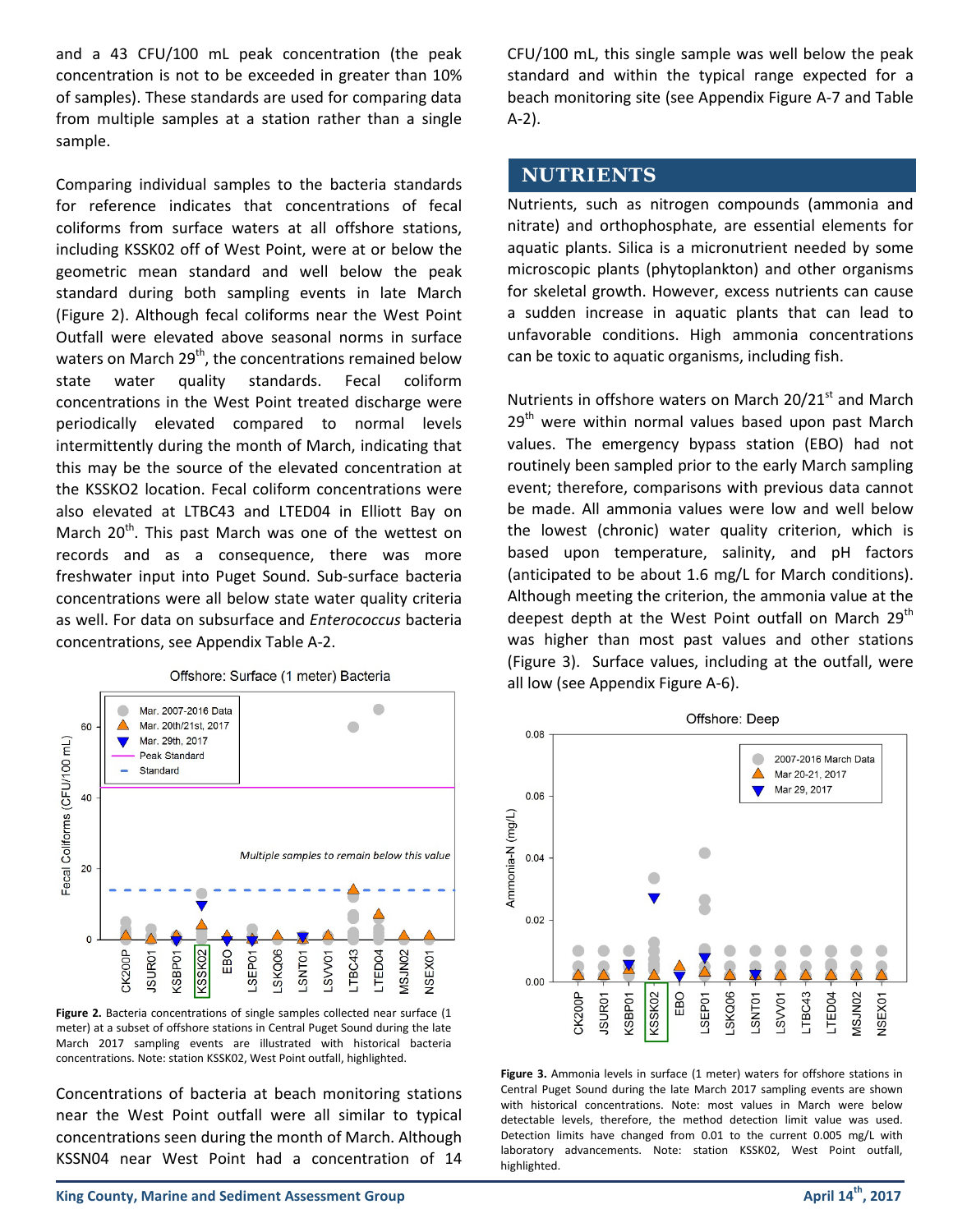Nitrate, orthophosphate, and silica at offshore stations for all depths were within normal ranges for all sites. Nitrate, ammonia, and orthophosphate were also within normal ranges for all beach sites on March 22.

## **DISSOLVED OXYGEN**

Dissolved oxygen is important for marine life, and can control the presence or absence of species. Aquatic plants and animals require a certain amount of oxygen dissolved in the water to live, and different species have different tolerances. Waters with high concentrations of dissolved oxygen are considered healthy for sustaining many species.

In deep waters in particular, it can be too dark for aquatic plants to live and is separated from surface mixing with the air, so processes like decomposition by bacteria can result in low dissolved oxygen. Human inputs of organic materials and decay of aquatic plants at depth may decrease oxygen levels. In addition, deep waters from the Pacific Ocean enter Puget Sound at depth and can result in naturally occurring low dissolved oxygen levels.

The State of Washington dissolved oxygen standard to protect aquatic life depends on the designated waterbody use. For Central Puget Sound, the one-day minimum dissolved oxygen standard is 7 mg/L for waters of extraordinary quality. At the dissolved oxygen level of 5 mg/L, biological stress can be induced on marine life. If dissolved oxygen levels fall below 3 mg/L, then this can displace or potentially result in death of some marine species.

The most recent offshore sample data from March  $20-21$ <sup>st</sup> and  $29<sup>th</sup>$  show typical conditions for March across King County's monitoring stations in Central Puget Sound, and all sites show deep oxygen levels above the state water quality standard (Figure 4). Near-bottom oxygen levels did not change significantly when compared to the data collected from the prior sampling event in early March, and remain at healthy levels.



**Figure 4.** In Puget Sound, the lowest dissolved oxygen levels are typically found near the seafloor, so near bottom dissolved oxygen levels are shown by sampling site on top of historical oxygen conditions for the second half of March. Note: station KSSK02, West Point outfall, highlighted in green. The EBO site, Emergency Bypass Outfall, was added recently, so no historical data are available here.

## **SUMMARY**

Water sample results collected between March 20<sup>th</sup>-22<sup>nd</sup> and March 29<sup>th</sup>, 2017 are summarized below. Additional results are provided in the Appendix.

- Concentrations of fecal coliforms at all offshore stations were at or below the geometric mean reference water quality standards and well below the peak standard for March.
- Bacteria concentrations at most offshore stations were similar to expected values during the month of March with the exception of two Elliott Bay and the one West Point outfall station, which were at or below the geometric mean reference water quality standard which is made for comparing to multiple samples at a single station.
- Fecal coliform levels near the West Point outfall may have been affected by West Point effluent that intermittently had slightly higher levels.
- Beach bacteria concentrations at sites near West Point Treatment Plant were within the range of expected values for the month of March with some stations exhibiting concentrations above the geometric mean but below the peak standard.
- The ammonia value at the deepest sampling depth was higher at the West Point outfall on March  $29<sup>th</sup>$ but still within the water quality criterion. All surface ammonia values were low.